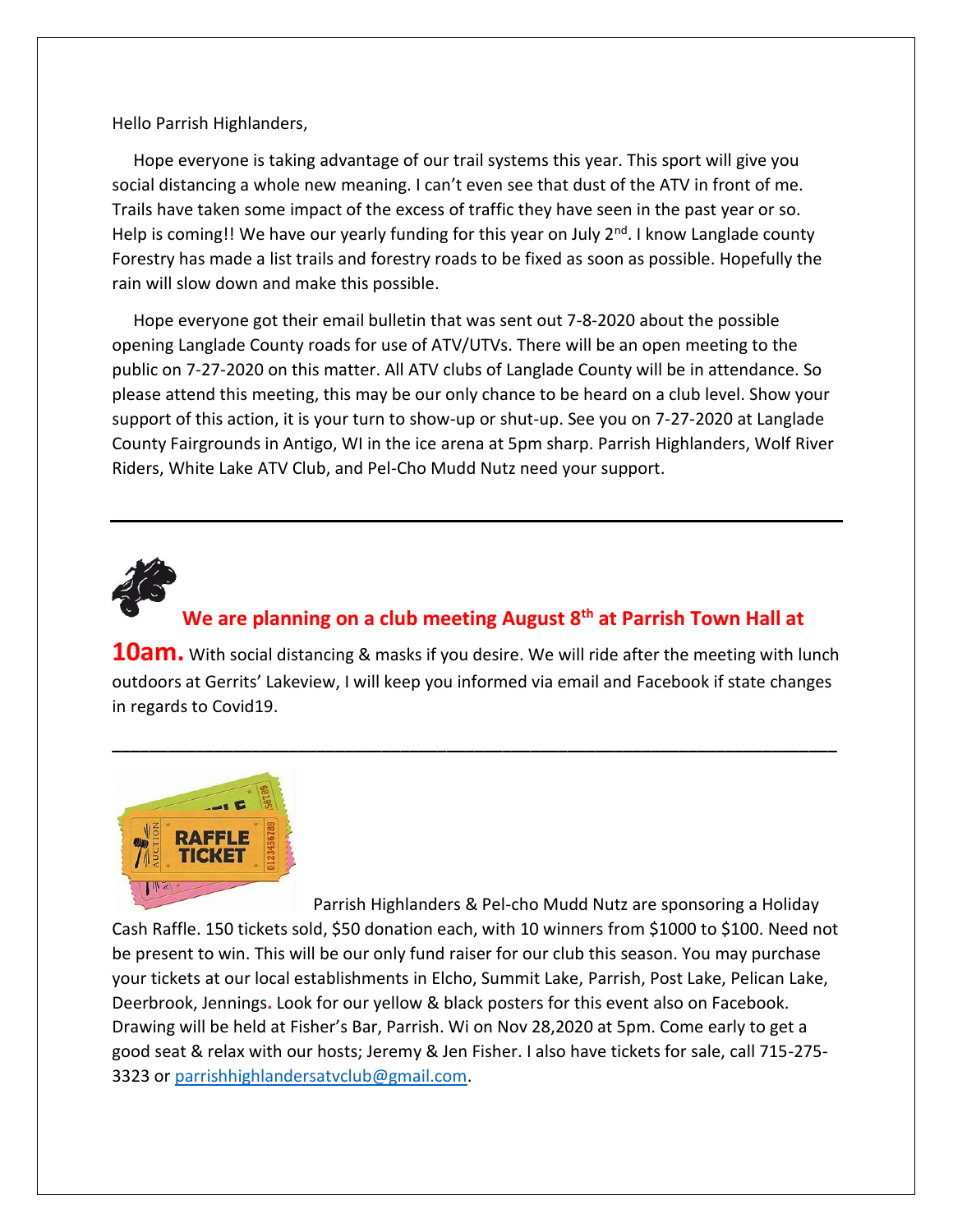

 Cinder Grade remains closed from State Hwy 17 to the west loop in Oneida County, but you may ride Cinder grade from Langlade County Hwy Q intersection #17 to east loop to Bowman Rd and beyond. Or ride east loop to west loop is open to Cinder Grade, back to Langlade County Hwy Q intersection #17 to Elcho and beyond. I have received many calls & emails on this closure. Some people who buy a map know how to bypass this inconvenient trail closure. Like one caller asked "How can we drain the water so we might be able to ride thru again this year" So if anyone has an idea of how to pump 4ft of water, 300ft wide % mile long call me. And yes, by the way there is no place to pump it to. Sorry for the inconvenience on your ride, for more info call Langlade County Forestry 715-627-6300.

Just to keep you informed, Ice Age Trails are closed to ATV/UTV traffic, not unless marked with brown/white ATV signs. If all you see are yellow markers on trailway, it is an Ice Age Trail. Also bear hunters are out training their dogs, so look for truck traffic on our ATV trails now thru winter. Please slow down when come upon hunters & dogs, they have as much right on theses trails as we do. So, show them respect & it will go a long way in return. Trail maintenance will start soon, so if you are riding Monday-Friday look for trail work in progress. If the trail you are riding on looks newly graded you are heading in the direction of some piece of trail equipment. Make sure the operator sees you before you try to pass. Logging is also on going on our trail system, if you see stacks of logs along side of trail, look for logging equipment.



Fall Color Ride -----This year we are going to try something new for our fall ride. VP Bud Bradford has planned out a fall ride for us. We will leave on Monday at 9:30am, Sept 28<sup>th</sup> from Parrish Town Hall and ride to Mole Lake Casino for lunch, then ride to Carter Casino and stay the evening of Sept 28<sup>th</sup> at Carter. Tuesday Sept. 29<sup>th</sup> breakfast at Carter (departure time to-be-determined) ride to Mountain, WI have lunch in Mountain, return to Carter Casino for dinner & fun. Sept 30<sup>th</sup> breakfast in Carter to Argonne, WI and then return to Parrish Town Hall.

 Carter Casino Sept 28th & 29th 2 nights stay reservation # 1-800-487-9522, single room \$98/night, deluxe double queen room \$108. They have a pool, whirlpool, sauna, frig & microwave in room, safes, iron, hairdryer & Wi-Fi, bottled water. Contact hotel for any special stay & play packages. **Keith & Sheri Meyer have volunteered to haul any luggage that you are not taking on your machine to Carter Casino.**